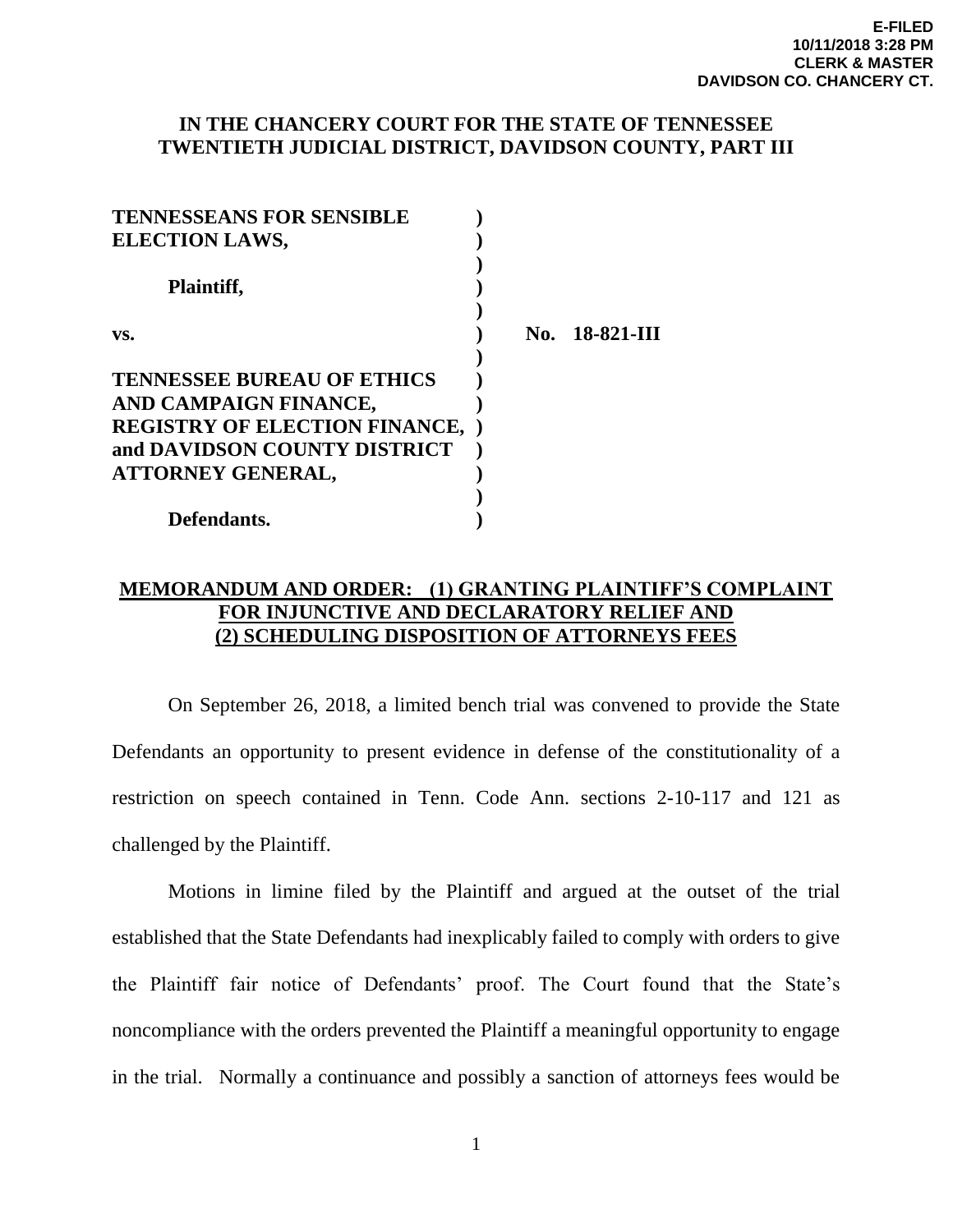appropriate, but a continuance was not possible in this case. The State had consented to an expedited bench trial given that the statutes in issue have a bearing on the upcoming November 6, 2018 election. The Court granted the Plaintiff's motions in limine which had the effect of the State not being permitted to present proof and the Plaintiff prevailing.

It is therefore ORDERED as follows.

1. The Plaintiff's First, Second, Third, and Fourth Motions in Limine are granted.

2. The State Defendants having failed to introduce any evidence at the trial of this matter, the Court finds that the State has insufficient facts of record to withstand the Plaintiff's claims. Thus, the Court concludes as follows from the September 26, 2018 bench trial.

a. The State Defendants failed to meet their burden of proof as to Tenn. Code Ann. § 2-10-117's and Tenn. Code Ann. § 2-10-121's constitutionality, and accordingly, judgment in favor of the Plaintiff is granted.

b. A declaratory judgment that Tenn. Code Ann. § 2-10-117 and Tenn. Code Ann. § 2-10-121, both facially and as applied, violate the First and Fourteenth Amendments to the United States Constitution and Article I, § 19 of the Tennessee Constitution is entered.

c. The Defendant Tennessee Bureau of Ethics and Campaign Finance, Registry of Election Finance is permanently enjoined from enforcing Tenn. Code Ann. § 2-10-117 and Tenn. Code Ann. § 2-10-121.

2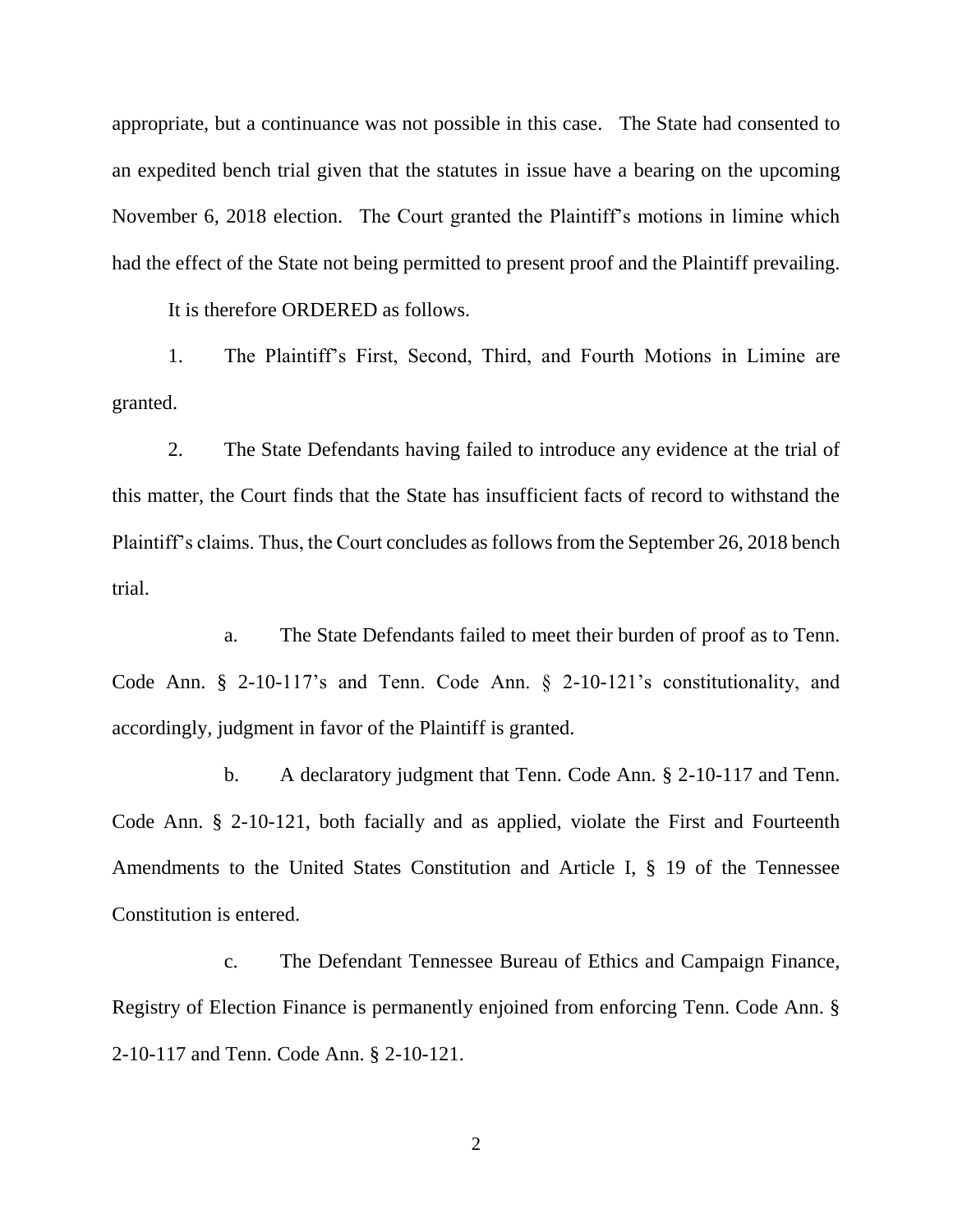d. With respect to the standard of review that governs each of the

Plaintiff's claims the Court concludes as follows.

- The Plaintiff's challenge to Tenn. Code Ann.  $\S$  2-10-117's speakerbased discrimination is subject to strict scrutiny;
- The Plaintiff's challenge to Tenn. Code Ann. § 2-10-117's temporal restriction on political speech is subject to *Buckley*'s "closely-drawn" test;
- The Plaintiff's challenge to Tenn. Code Ann.  $\S$  2-10-117's discrimination based on political association is subject to strict scrutiny;
- The Plaintiff's challenge to Tenn. Code Ann.  $\S$  2-10-121's discrimination based on political association is subject to strict scrutiny;
- The Plaintiff's challenge to Tenn. Code Ann. § 2-10-117's content discrimination is subject to strict scrutiny; and
- The Plaintiff's challenge to the statutes in issue under Tenn. Const. art. I, § 19 is subject to strict scrutiny.
- 3. The Defendant Davidson County District Attorney General is dismissed from

this action without prejudice pending the conclusion of appellate review.

4. The Plaintiff shall file a petition for attorney's fees and discretionary costs

by October 12, 2018.

5. The State Defendants shall respond to the Plaintiff's petition for attorney's fees and discretionary costs by October 24, 2018.

6. The Plaintiff's petition for attorney's fees and discretionary costs pursuant to 42 U.S.C. section 1988(b) shall be adjudicated by the Court on the papers and a final order entered at that time.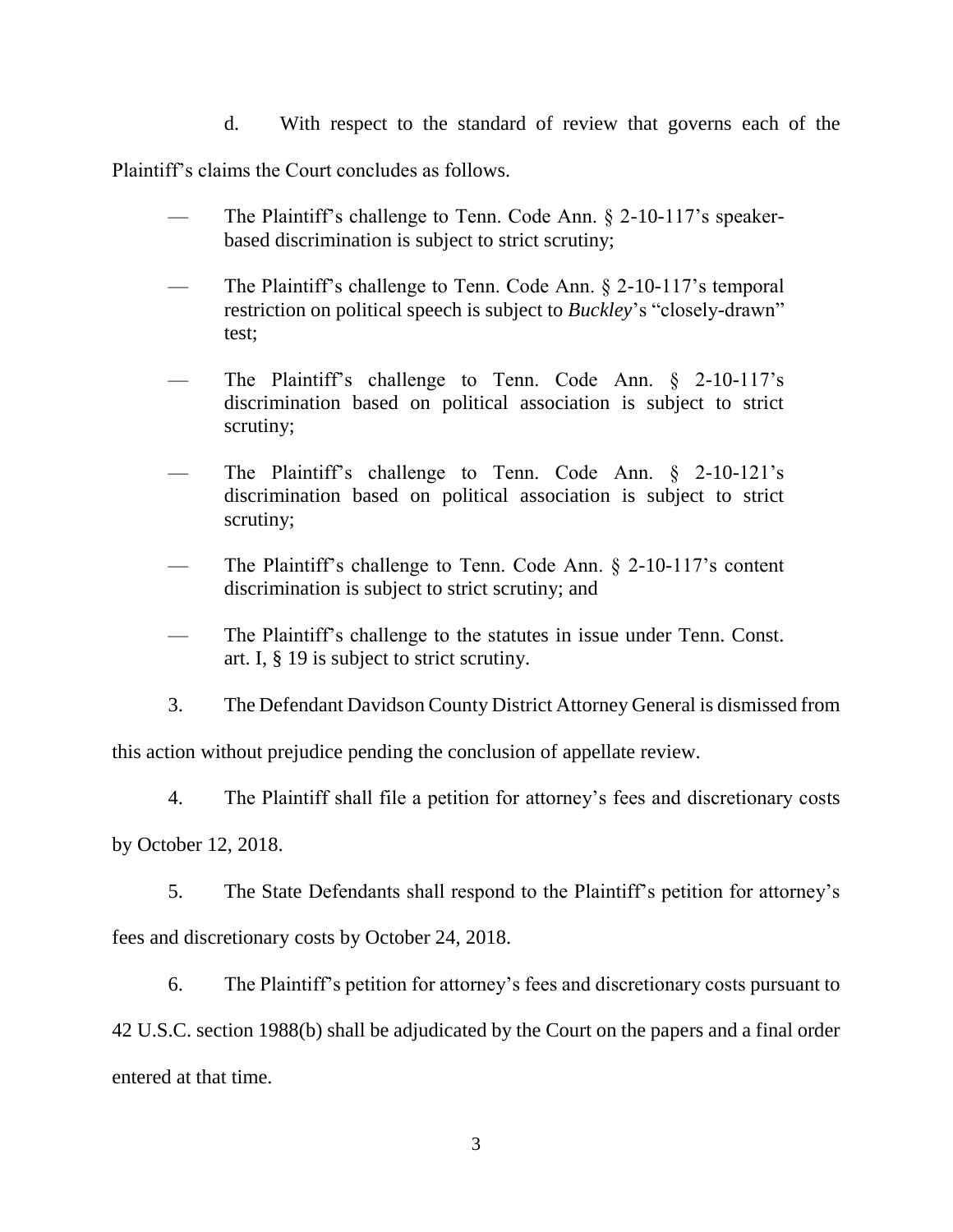The findings and conclusions of law on which these rulings are based are as follows.

First, the transcript of the Court's ruling during the September 26, 2018 hearing and the arguments of Counsel therein is attached hereto as Exhibit A and is incorporated herein by reference as part of the findings of fact and conclusions of law.

In addition, the Court finds that during the Parties' July 31, 2018 hearing on the Plaintiff's Application for a Temporary Injunction, the State Defendants, through counsel, stated that they would not and did not need to present evidence in this matter. Accordingly, the parties mutually agreed to submit this case for immediate decision on the merits without additional evidence beyond the exhibits introduced into the record by the parties in advance of the July 31, 2018 hearing.

The Court accepted this agreement and began drafting the Order. In doing so, the Court came upon case law which indicated that an evidentiary hearing was required. It was the Court's conclusion that to decide the case on the record at the point of an application for an injunction by the Plaintiff and requested dismissal by the State Defendants without evidence as to the government risks at stake in restricting the speech would constitute an error and result in a remand. Accordingly, on August 24, 2018, the Court entered a *Rule 54.02 Order Revising In Part 8/1/18 Memorandum And Order To Schedule A Trial On Limited Fact Issues* and provided that, based on the Court's research, this case could not be decided without an evidentiary hearing.

"[I]n studying and researching the law to issue a final ruling in this case, the Court came upon law from which it has concluded that an evidentiary record on limited issues is needed to inform the questions of law. The case law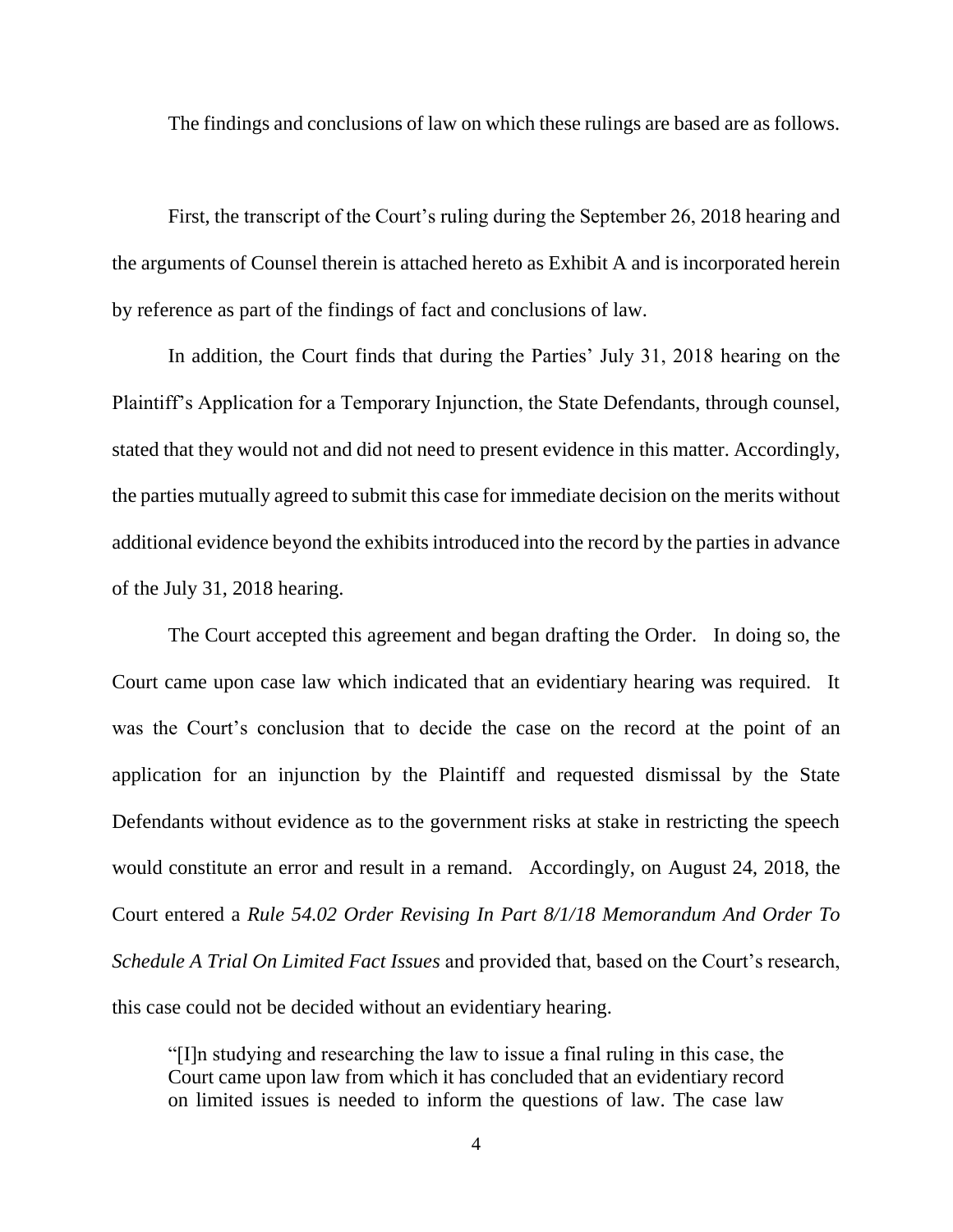revealed to the Court that because the Statutes at issue restrict speech, the Defendants bear the burden of proof as to the constitutionality of the challenged Statutes and this burden can not be met by "mere speculation or conjecture" as to the government interests at stake in restricting the speech.

"When the Government restricts speech, the Government bears the burden of proving the constitutionality of its actions." *United States v. Playboy Entertainment Group, Inc.,* 529 U.S., at 816, 120 S.Ct. 1878. Here, the Government seeks to carry that burden by arguing that the aggregate limits further the permissible objective of preventing *quid pro quo* corruption.

\* \* \*

And—importantly—we "have never accepted mere conjecture as adequate to carry a First Amendment burden." *Nixon v. Shrink Missouri Government PAC,* 528 U.S. 377, 392, 120 S.Ct. 897, 145 L.Ed.2d 886 (2000).

*McCutcheon v. Fed. Election Comm'n*, 572 U.S. 185 (2014). Moreover, the case law establishes that when a temporal ban is involved, as in this case, and unlike the apparent corruption with a certain dollar amount, the Government must show "evidence of actual corruption or its appearance" and "sufficient," "specific," "distinct" evidence to justify the temporal limitation. *Zimmerman v. City of Austin, Texas*, 881 F.3d 378 (5th Cir. 2018) (temporal restriction, prohibiting all contributions before the six months leading up to an election, struck down, in part, as unconstitutional).

*Rule 54.02 Order Revising In Part 8/1/18 Memorandum And Order To Schedule A Trial* 

*On Limited Fact Issues*, pp. 3-4 (Aug. 24, 2018). Based upon this law, the Court vacated

its previous ruling that the case would be decided on the papers alone without presentation

of evidence by the State Defendants and proposed an expedited schedule to complete a

bench trial.

However, in the August 24, 2018 *Memorandum And Order*, the Court specifically provided each party with an opportunity to seek modification of the proposed expedited schedule.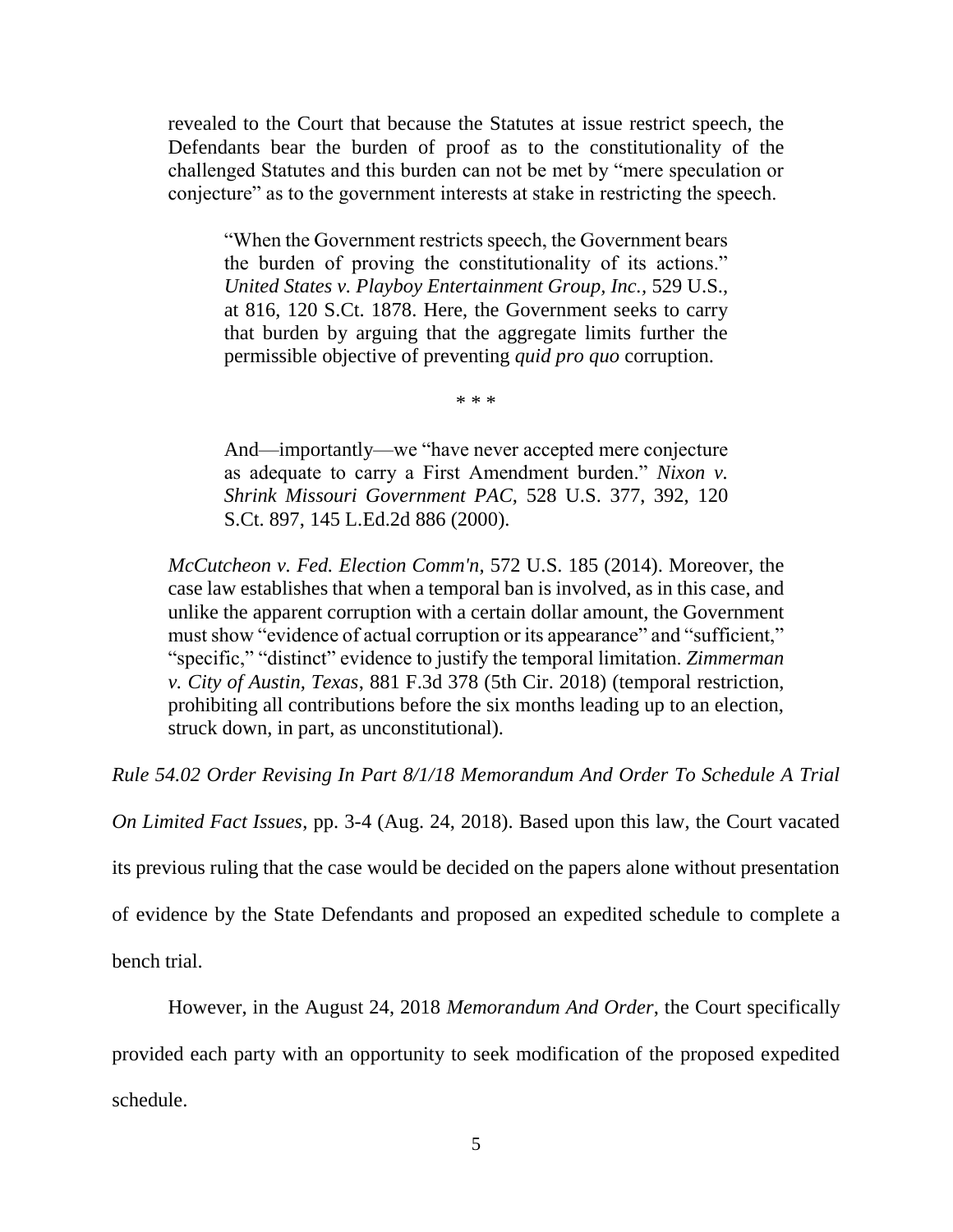Lastly, in providing the above proposed expedited schedule, it is the Court's impression from the July 31, 2018 temporary injunction hearing that both parties, in consenting to have the entire case decided on the temporary injunction record alone, wanted this matter decided in an expeditious manner. If, however, now that the parties know that the Court cannot *decide the case on the temporary injunction record alone, the parties may have a different perspective as to the timing and disposition of this case. It is therefore ORDERED that if any party seeks a modification of the schedule proposed above, it shall file a Notice by Friday, August 31, 2018 stating its position on the timing and/or disposition of this case and any relief they request.*

*Rule 54.02 Order Revising In Part 8/1/18 Memorandum And Order To Schedule A Trial* 

*On Limited Fact Issues*, pp. 10 (Aug. 24, 2018) (emphasis added).

Following this ruling, the State Defendants did not seek to modify the Court's schedule. Rather, in response to the Plaintiff's request for the Court to decide this case on the merits instead of a bench trial, the State Defendants responded that the Court's decision to require an evidentiary record in this type of case was "consistent with federal court precedent" and that the State was "fully prepared to go forward with the proposed schedule set forth in the August 24, 2018 Order."

This Court did not give any such 'clear and unambiguous notice' that it intends to consolidate the injunction hearing with a trial on the merits. Instead, it has done the exact opposite and determined that a brief trial on limited fact issues is necessary to resolve the legal issues – a determination that is consistent with federal court precedent. The issue in this case is whether Tenn. Code Ann. § 2-10-117 is an unconstitutional campaign finance restriction. The United States Supreme Court, in evaluating the constitutionality of campaign finance restrictions, has typically relied upon a full evidentiary record developed in the trial court to determine whether the law served a compelling governmental objective. *See*, *e.g.*, *Randall v. Sorrell*, 548 U.S. 230, 253 (2006) (finding Vermont's contributions limits to be too restrictive based on the District Court record); *McConnell v. Federal Election Com'n*, 540 U.S. 93, 147-154 (2003) (upholding federal restrictions on soft money by drawing on an extensive District Court record); *Federal*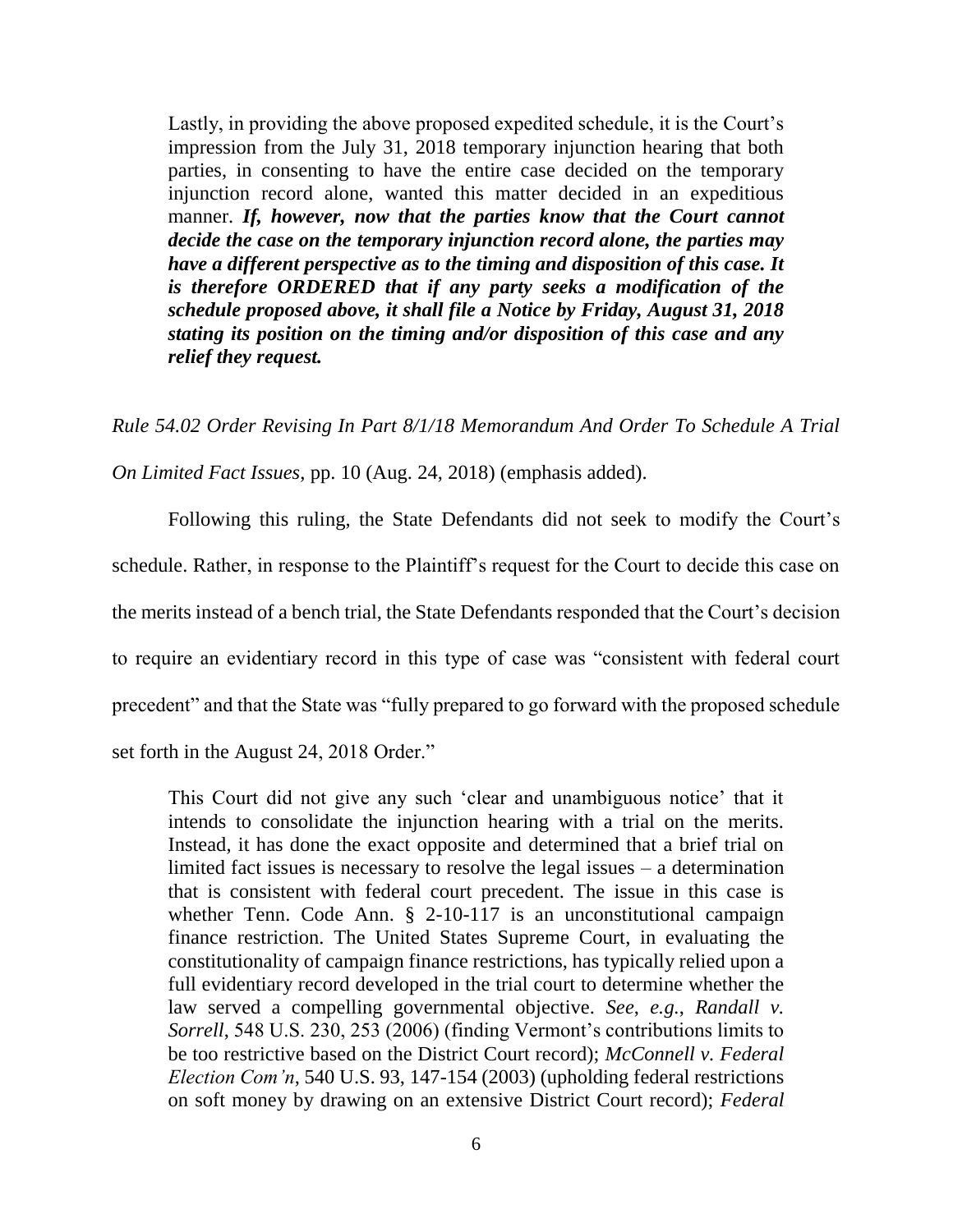*Election Com'n v. Colorado Republican Federal Campaign Comm.*, 533 U.S. 431, 457-465 (2001) (upholding federal limits on coordinated expenditures between parties and candidates on the basis of a summary judgment record); *Nixon v. Shrink Missouri Government PAC,* 528 U.S. 377, 393 (2000) (upholding Missouri's contribution limits on the basis of the lower court record).

Given this Court's determination that there is a need to have a fullydeveloped evidentiary record, Defendants should be allowed every opportunity to present evidence in support of the constitutionality of Tenn. Code Ann. § 2-10-117.

\* \* \*

This Court was well within its authority under Rule 54.02 to revise its own order to reflect the Court's determination that an evidentiary trial on limited issues is necessary in order to rule on the legal issues.

\* \* \*

For these reasons, Defendants respectfully request that this Court deny Plaintiff's request that it reinstate the August 1, 2018 order in full. While Defendants have no objection to rescheduling the September 10, 2018 scheduling conference, Defendants are otherwise fully prepared to go forward with the proposed schedule set forth in the August 24, 2018 Order.

*Defendants' Response To Plaintiff's Notice Seeking Modification Of August 24, 2018* 

*Order*, pp. 6-7; 8; 9 (Aug. 31, 2018).

The Order providing the parties with an opportunity to seek modification of the Court's proposed expedited schedule was filed over 30 days before the trial date set for September 26, 2018. At no time did the State Defendants ever seek to modify and/or change the expedited schedule.

It was not until oral argument in defense of the Plaintiff's multiple *Motions In Limine* that the State Defendants argued for the first time that certain witness testimony was impossible to present in court because of (1) the expedited schedule in this case; (2)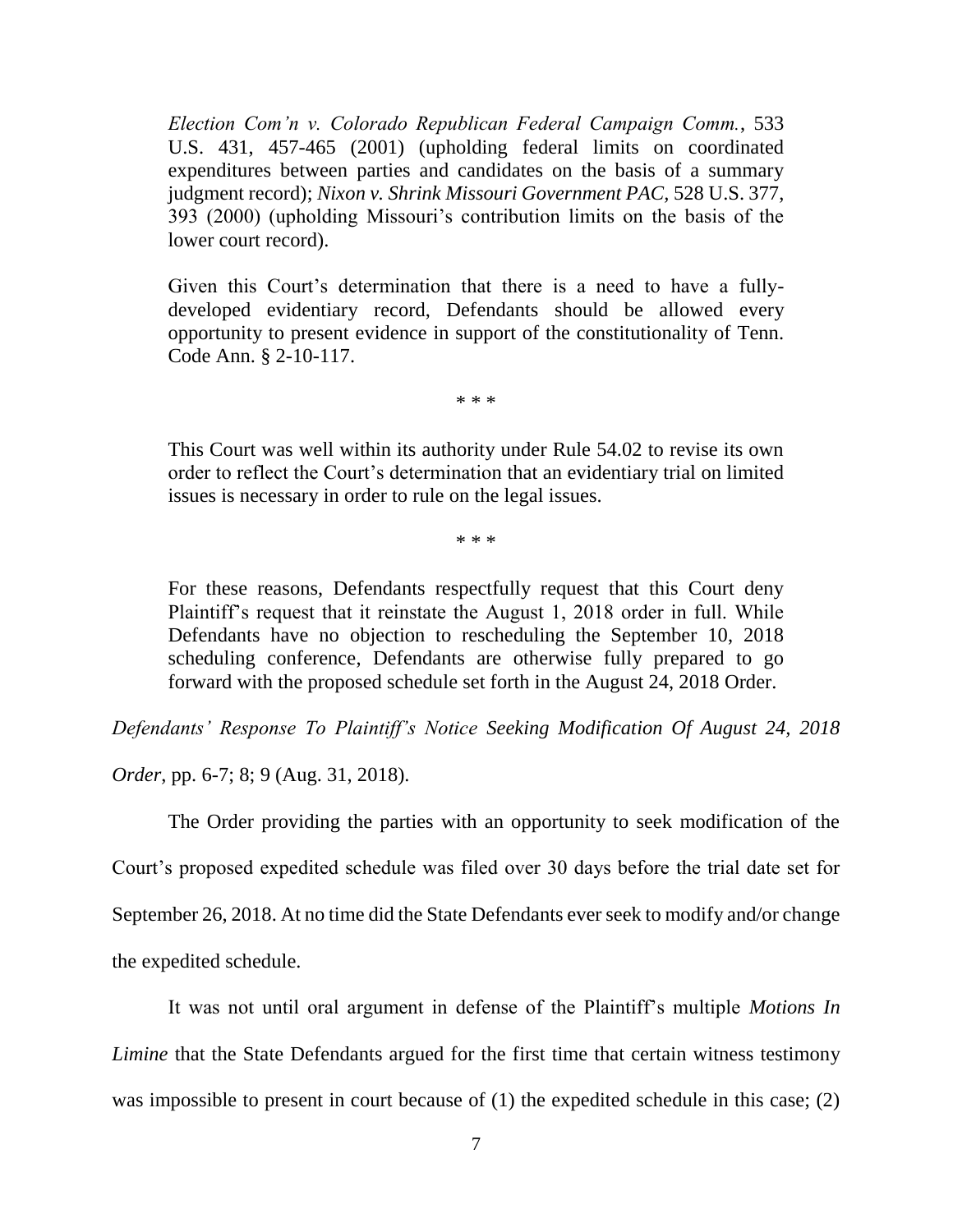the various schedules of their witnesses' and (3) the distance for which some of the State's witnesses would have to travel. None of these arguments were ever raised with the Court or opposing Counsel prior to the September 26, 2018 trial date despite the previous *Memorandum and Order* – over 30 days earlier – providing the State Defendants with an opportunity to seek modification of the proposed expedited schedule or any other relief a party needed.

Upon review of the Plaintiff's Motions in Limine filed in advance of the September 26, 2018 bench trial, and after considering the arguments of counsel regarding the Plaintiff's Motions in Limine, the Court finds that the State Defendants inexplicably failed to comply with the measures that the Court included in its September 4, 2018 Order to regulate and provide structure and fair notice in advance of the September 26, 2018 bench trial.

The Court finds that the State Defendants did not comply with the Court's September 4, 2018 Order and the Local Rules of Court. The Defendants did not provide a description of the testimony that would be given by their witnesses at trial, and they did not timely provide the Plaintiff the State Defendants' trial exhibits.

The Court finds that the State Defendants never came forward and asked for any additional time or measures in which to put their evidence on before the Court.

The Court finds that the way that the State has proceeded, it has the effect of a trial by ambush, and it does not provide a fair opportunity for the Plaintiff to defend against the proof that the Defendants seek to offer.

8